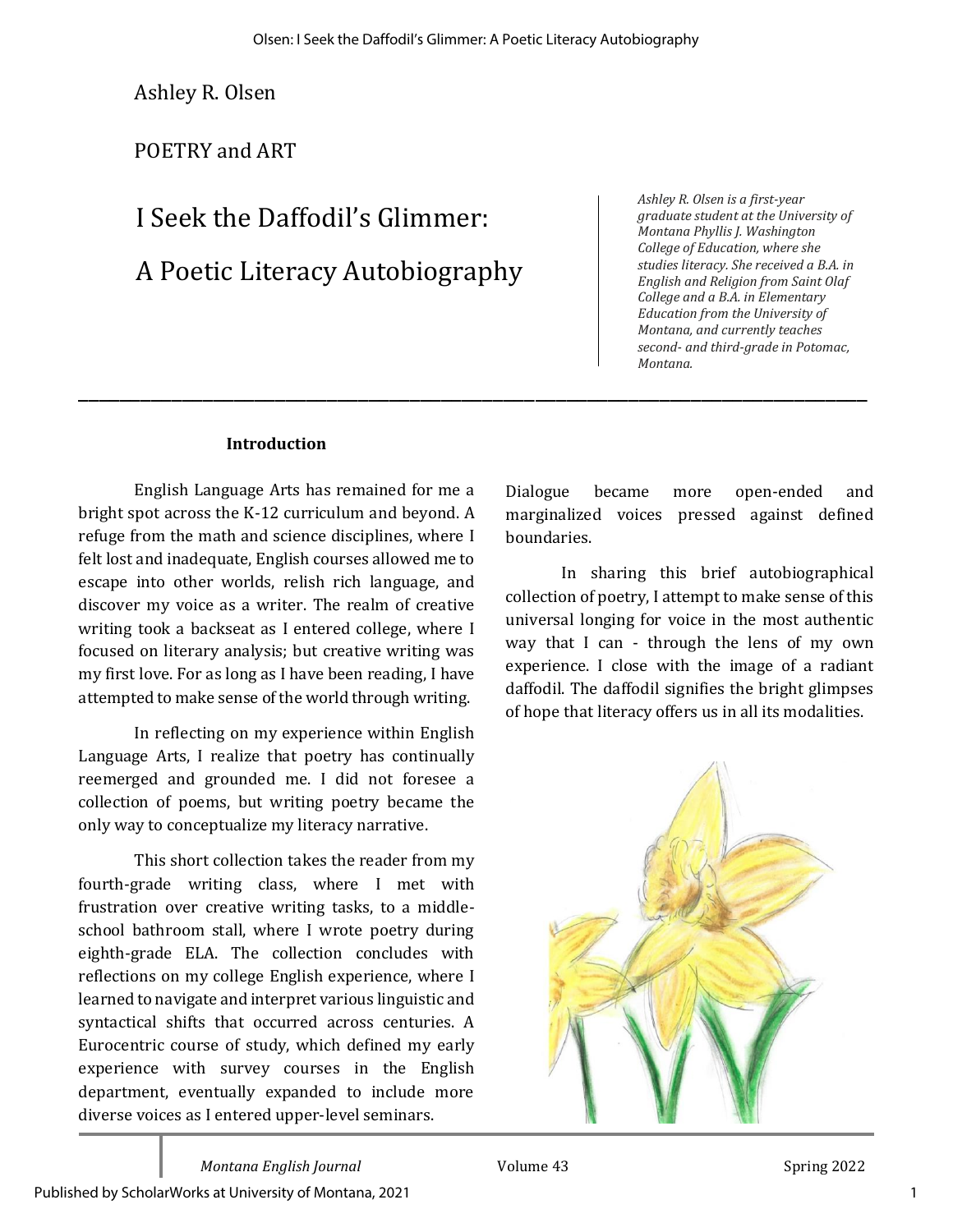## **Tale of a fourth-grade skeptic**

A mark of 'p' Progressing, I think that meant Written in ink, probably red I was no mathematician, but I could write a story Or so I thought Another meaningless, arbitrary symbol on a surface Which to my nine-year-old mind might as well have been a fraction "One wintry day…" that story began Not my beginning, but some pre-fabricated generic one The words tethered to the page, never to come unstuck, like an accidental stroke of oil on an otherwise empty canvas But unwanted paint strokes can be subsumed by swaths of rich color Unlike these words Finish the story, my teacher had told me But that wasn't my story to finish I didn't want to write about a wintry day Or a spooky night Or a glorious summer morning, or whatever someone else had preconceived I wanted to exchange the canvas for a new one Didn't creators of such tasks know that every word on the page casts a die? Takes up room that other words might have inhabited? They stifle the creativity which they aim to spark Because creativity doesn't require sparking But demands space The snowflake border Surrounded the page waiting to be filled with my words So I filled it with something I cannot recall Something of no consequence, but Something which constituted all the life I could manage to breathe into that feebly constructed phrase Because who cares what might have happened one wintry day? The memory books we created captured the work of a year An assortment of complete-the-story's And sprinkled in were rare works of true originality

66 *Montana English Journal* Volume 43 Spring 2022 https://scholarworks.umt.edu/mej/vol43/iss1/12

My favorite pieces were these Ones with middles and endings not determined by Someone else's beginning

### **Finding voice**

My own beginnings took flight from

That cavernous self

I sat in a school bathroom stall to find the quiet that would let me

Craft every line to capture some essence of truth

For humanity's sake

I never did much capture truth, but I became more human for trying

Let your voice emerge from the reverberating silence of whatever space it calls home

Write to call it forth from the depths of you

Words on a page may turn to nothing or hint at something that cuts across the edges

Bigger than you and me and the words you find to piece together

Mere vehicles for truths too vast to capture

Let your voice emerge and join the cast of others

Create harmony and dissonance

But let your words be more than noise

 $\mathfrak{p}$